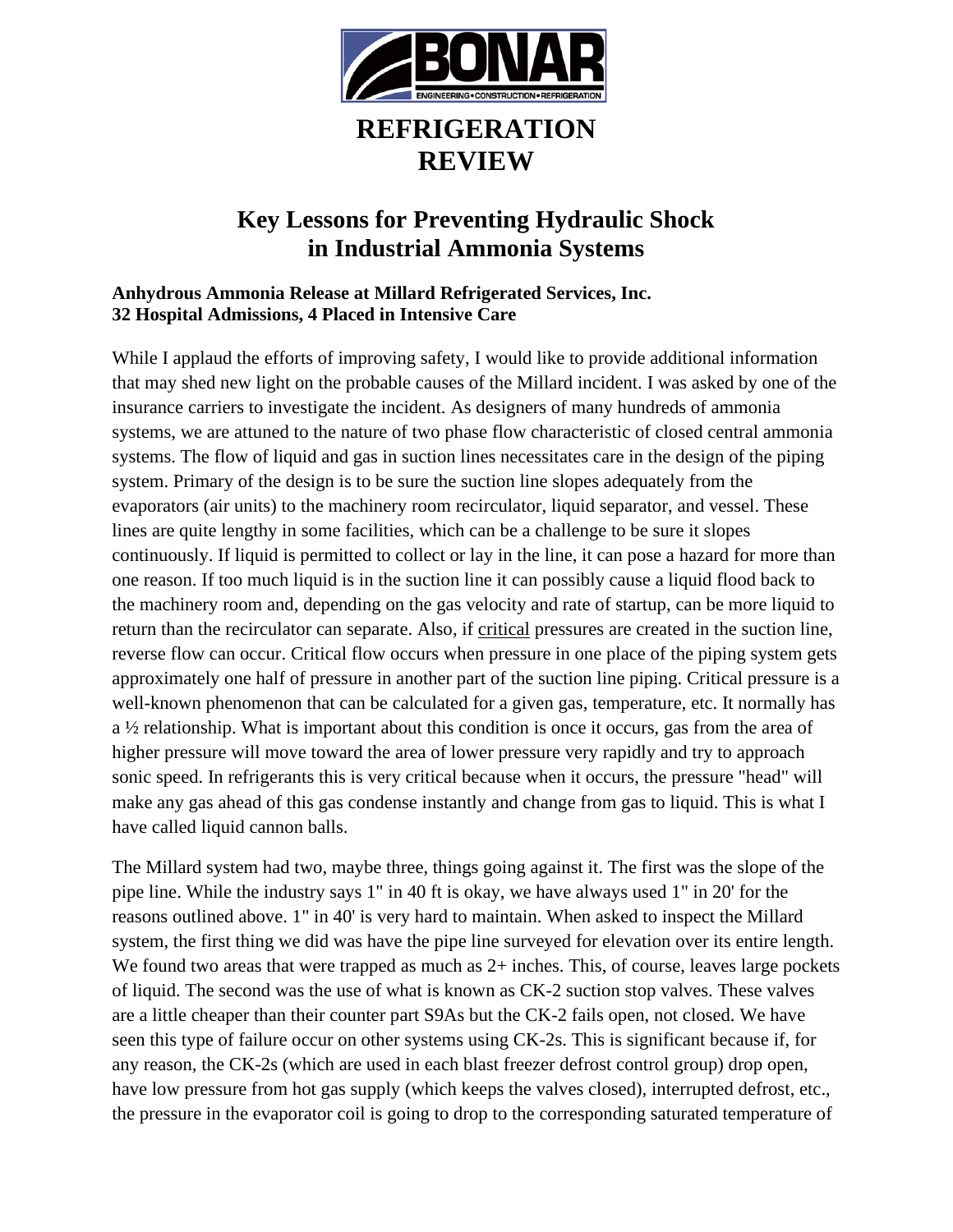the blast freezer coil. If that pressure is half the pressure that is in the pipeline near the machinery room, then reverse sonic flow will occur. Quite often when this occurs the liquid "cannon ball" will not only break open the end of the pipe line, it will enter the air unit coil with enough velocity to rupture the coil header, which I understand also occurred at the Millard facility.

So my recommendation would be to add the following:

- Slope suction lines 1"/20' and be sure they are sloped continuously, with no traps
- Use <u>fail close</u> suction stop valves (S9As), not the cheaper CK-2 valves.



CK-2 valve that failed open, causing a liquid cannonball.